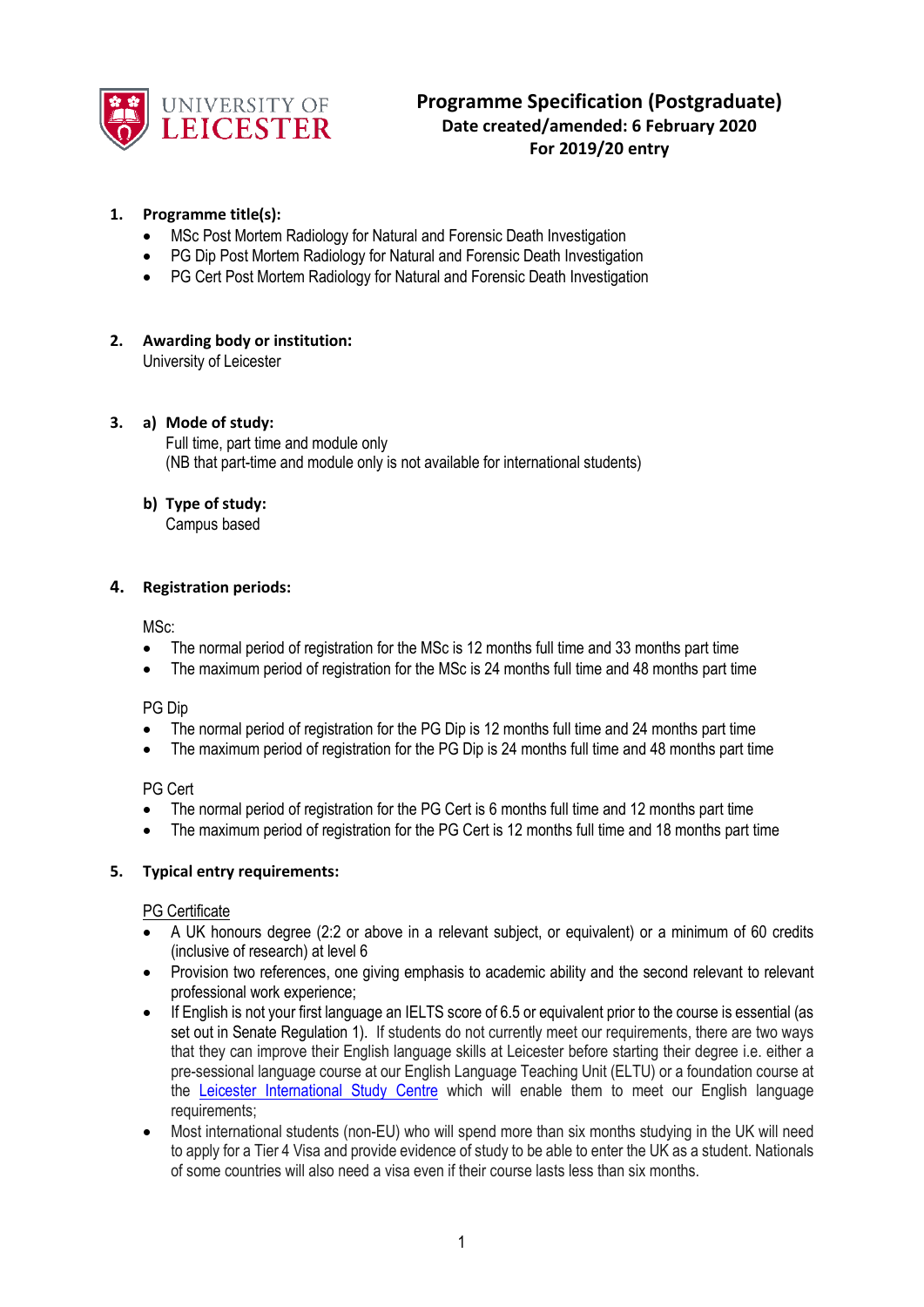# PG Diploma and MSc

In addition to the above, in the case of the Diploma and Masters there will be more advanced instruction involving the interpretation of basic computed tomography images. To deal with this, applicants should ideally have a good working knowledge of anatomy and familiarity with medical imaging. The candidate should demonstrate on application such experience

# **6. Accreditation of Prior Learning:**

Students can APEL half the taught components of the degree programme (as in accordance with Senate Regulation 2 and the University Policy on the Accreditation of Prior Learning) i.e. 30 credits maximum for the PG Cert and 60 credits maximum for the PG Dip and MSc. Credits must be at Level 7 and must be relevant to the programme. Normally the prior learning must have been achieved within the last five years. This will be considered on an individual basis by the course directors once evidence of the APL credits has been submitted to the course administrator.

#### **7. Programme aims:**

- To respond to the national and international need for pathologists, forensic pathologists and radiologists to have upskilled knowledge, skills and competencies in the use of post mortem radiology in order to apply this new approach to natural and forensic adult death investigation in their own clinical practice from discovering of a body to constructing a report to the Coroner or police;
- To raise students' competence and confidence by providing a positive learning environment where they actively participate in their own academic and professional development (and research development for MSc students);
- To effectively appraise their own areas of clinical practice in relation to the current research evidence base.

#### More specifically

- The PG Cert aims to provide students with the foundational skills to work in this field of practice.
- The PG Dip aims to provide students with the advanced skills and specialist experience to undertake and interpret post mortem adult natural and forensic radiology.
- The MSc aims to provide students with the opportunity to undertake applied research to further the knowledge base of the subject area providing them with the mastery experience to lead research in their own workplace and implement servicer improvement using change management theory.

#### **8. Reference points used to inform the programme specification:**

The MSc Post Mortem Radiology for Natural and Forensic Death Investigation will appointed its own external examiner through standard University procedures. The role of the external examiner is to verify standards and ensure consistency of exam questions, marking and marking schemes.

The programme is steered and managed by a Programme Development Committee which includes the programme director, module leaders and external advisors (including service users and students). The external advisors are specialised doctors, radiologists, coroners and police who work in the field of adult death investigation. Throughout the programme students are asked to evaluate modules and lecturers are also given the opportunity to provide feedback to continually improve quality.

In addition to the Programme Development Committee, each module has a steering group which meets before and after each module to ensure feedback is evaluated and implemented to ensure quality and change become integral to the programme modules.

The following documents have been used to provide benchmarking and inform the content and standard of the programme:

• QAA (2015) The UK Quality Code for Higher Education <http://www.qaa.ac.uk/assuring-standards-and-quality/the-quality-code>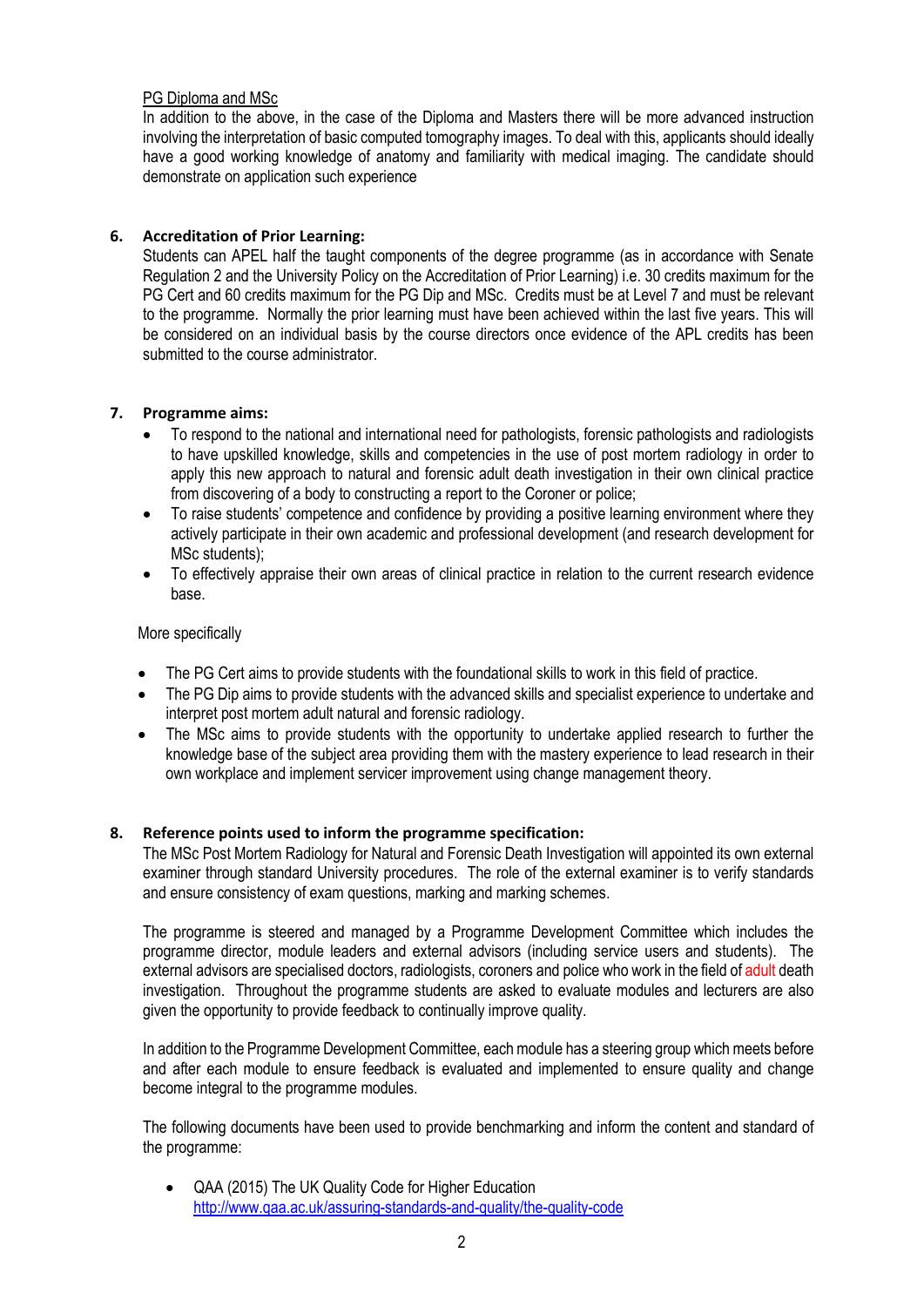- QAA (2015) Characteristics of a Masters Degree <http://www.qaa.ac.uk/en/Publications/Documents/Masters-Degree-Characteristics-15.pdf>
- QAA (2009) Institutional Audit: University of Leicester <http://www.qaa.ac.uk/reviews-and-reports/provider?UKPRN=10007796#.VvZfRvNFCcw>
- QAA (2008) The Framework for Higher Education Qualifications in England, Wales and Northern Ireland [http://www.qaa.ac.uk/publications/information-and](http://www.qaa.ac.uk/publications/information-and-guidance/publication?PubID=2718#.VvZgPPNFCcw)[guidance/publication?PubID=2718#.VvZgPPNFCcw](http://www.qaa.ac.uk/publications/information-and-guidance/publication?PubID=2718#.VvZgPPNFCcw)
- QAA (2002) Benchmark Statements: Masters Degrees: Medicine <http://www.qaa.ac.uk/en/Publications/Documents/Subject-benchmark-statement-Medicine.pdf>
- QAA (2001) Benchmark Statements: Health Care Programmes: Radiography [http://www.qaa.ac.uk/en/Publications/Documents/Subject-benchmark-statement-Health-care](http://www.qaa.ac.uk/en/Publications/Documents/Subject-benchmark-statement-Health-care-programmes---Radiography.pdf)[programmes---Radiography.pdf](http://www.qaa.ac.uk/en/Publications/Documents/Subject-benchmark-statement-Health-care-programmes---Radiography.pdf)
- Royal College of Radiologists/Royal College of Pathologists (2012) Statement on Standards for Medico-Legal Post-Mortem Cross-Sectional Imaging in Adults [https://www.rcr.ac.uk/sites/default/files/publication/FINALDOCUMENT\\_PMImaging\\_Oct12.pdf](https://www.rcr.ac.uk/sites/default/files/publication/FINALDOCUMENT_PMImaging_Oct12.pdf)

University of Leicester (2016) Academic Quality Standards: Accreditation of Prior Learning <http://www2.le.ac.uk/offices/sas2/quality/accreditation-of-prior-learning>

• University of Leicester (2016) Academic Quality Standards: Codes of Practice <http://www2.le.ac.uk/offices/sas2/quality/codes>

University of Leicester (2016) Academic Quality Standards: Code of Practice for the Development, Approval and Modification of Taught Provision. <http://www2.le.ac.uk/offices/sas2/quality/codes/documents/programmeapproval.pdf>

• University of Leicester (2016) Academic Quality Standards: Code of Practice for Personal Support for Students on Taught Programmes <http://www2.le.ac.uk/offices/sas2/quality/documents/personalsupport.pdf>

University of Leicester (2016) Academic Quality Standards: Student Feedback <http://www2.le.ac.uk/offices/sas2/quality/student-feedback>

- University of Leicester (2016) Academic Quality Standards: Student Handbook Production <http://www2.le.ac.uk/offices/sas2/quality/handbook-production>
- University of Leicester (2016) Transferable Skills Framework <http://www2.le.ac.uk/offices/careers-new/build-your-skills/skills>
- University of Leicester (2013/2014) Destination of Postgraduate Leavers <http://www2.le.ac.uk/offices/careers-new/information/cds/destinations/postgrads>
- University of Leicester (2011) Learning and Teaching Strategy 2011-2016 <http://www2.le.ac.uk/offices/sas2/quality/learnteach>

Once the programme begins the following university quality assurance procedures will also inform benchmarking, content and standard to the programme:

• University of Leicester (2016) Academic Quality Standards: Annual Development Review <http://www2.le.ac.uk/offices/sas2/quality/annualreview>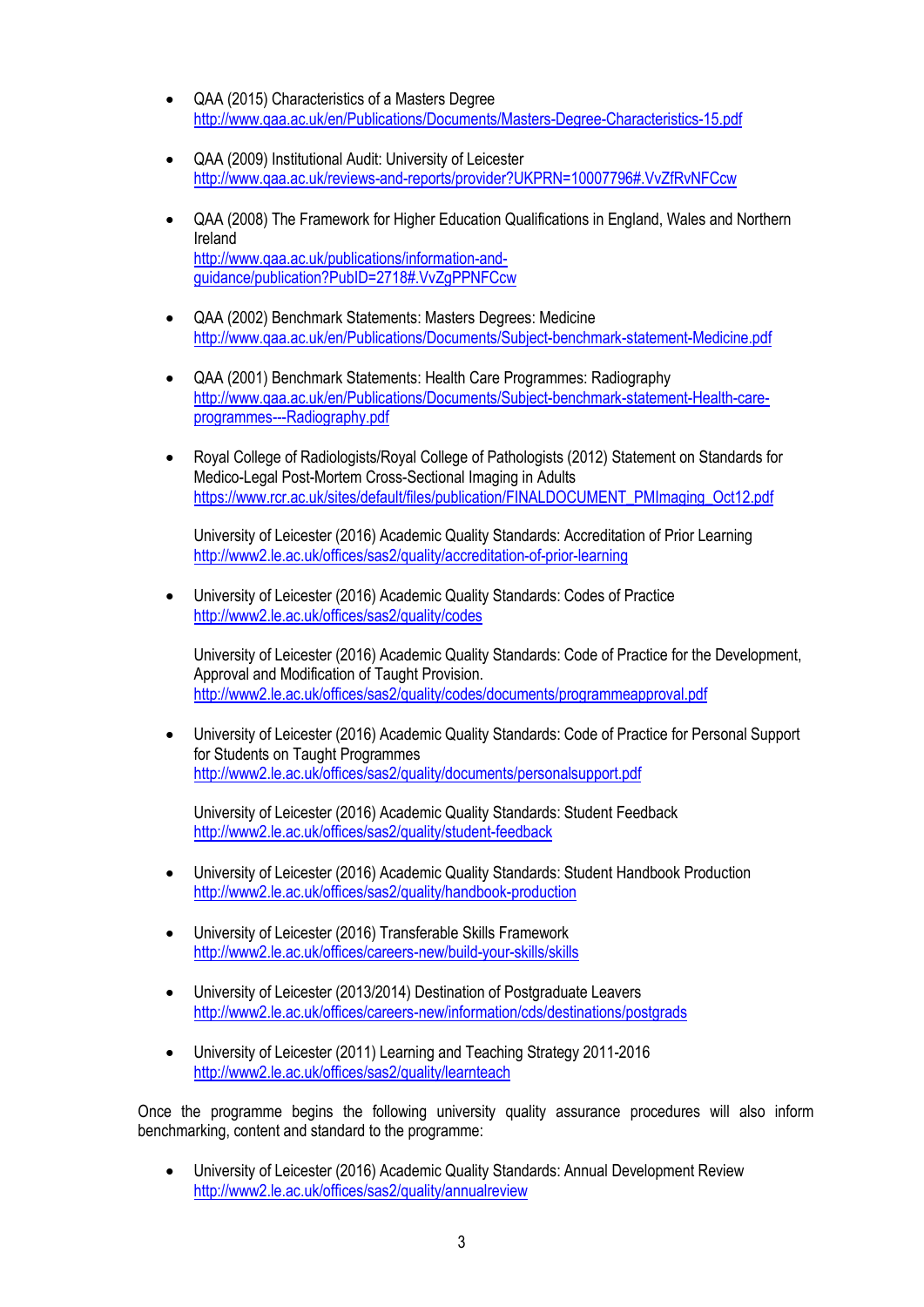- University of Leicester (2016) Academic Quality Standards: External Examiners' Reports (annual) <http://www2.le.ac.uk/offices/sas2/assessments/external>
- University of Leicester (2016) Academic Quality Standards: Periodic Development Review [http://www2.le.ac.uk/offices/sas2/quality/periodicreview;](http://www2.le.ac.uk/offices/sas2/quality/periodicreview)
- University of Leicester (2016) Academic Quality Standards: Student Feedback <http://www2.le.ac.uk/offices/sas2/quality/student-feedback>

# **9. Programme Outcomes:**

The programme aims to enable students to extend and develop their professional career particularly in pathology, forensic pathology, radiology and imaging. More specifically:

The PG Cert will provide students with the foundational skills to work in this field of practice. Therefore as a result of successfully completing the PG Cert in Post Mortem Radiology for Natural and Forensic Death Investigation, students will be able to:

• Gain foundational skills related to a general understanding of the field of practice. It will give students an overview of all aspects of forensic imaging for both natural and unnatural death from discovery of an adult body to constructing a report to the Coroner or police.

The PG Dip will provide students with the advanced skills and specialist experience to undertake and interpret post mortem adult natural and forensic radiology. Therefore, as a result of successfully completing the PG Dip in Post Mortem Radiology for Natural and Forensic Death Investigation, students will be able to:

- 1. Critically apply advanced knowledge and employ specialist skills in post mortem radiology for natural and forensic adult death investigation to enable them to incorporate medical imaging into their own established forensic practice depending upon their current professional status and job roles:
	- As radiologists extend their image interpretation skills to the investigation of adult death;
	- As pathologists to interpret imaging as an adjunct to the autopsy or to use images as an alternative to the autopsy with assistance from the radiologist;
	- As a radiographer to perform all types of forensic imaging and assist the radiologists and/or pathologists with image interpretation.
- 2. Evaluate the management and operation of running a post mortem radiology service so as to assist in the implementation of service improvement in their own workplace.

The MSc will provide students with the opportunity to undertake applied research to further the knowledge base of the subject area providing them with the mastery experience to lead research in their own workplace and implement servicer improvement using change management theory. Therefore as a result of successfully completing the MSc in Post Mortem Radiology for Natural and Forensic Death Investigation, students will be able to:

- 3. Design, develop, undertake and defend a supervised research project, by applying the knowledge and skills gained from the taught modules they have studied;
- 4. Demonstrate research project management skills including working with a research supervisor and, where appropriate, research ethics and governance procedures;
- 5. Formulate the writing of a research report in the form of a 20,000 word dissertation (including a practice development plan) using critical analysis, discussion and synthesis.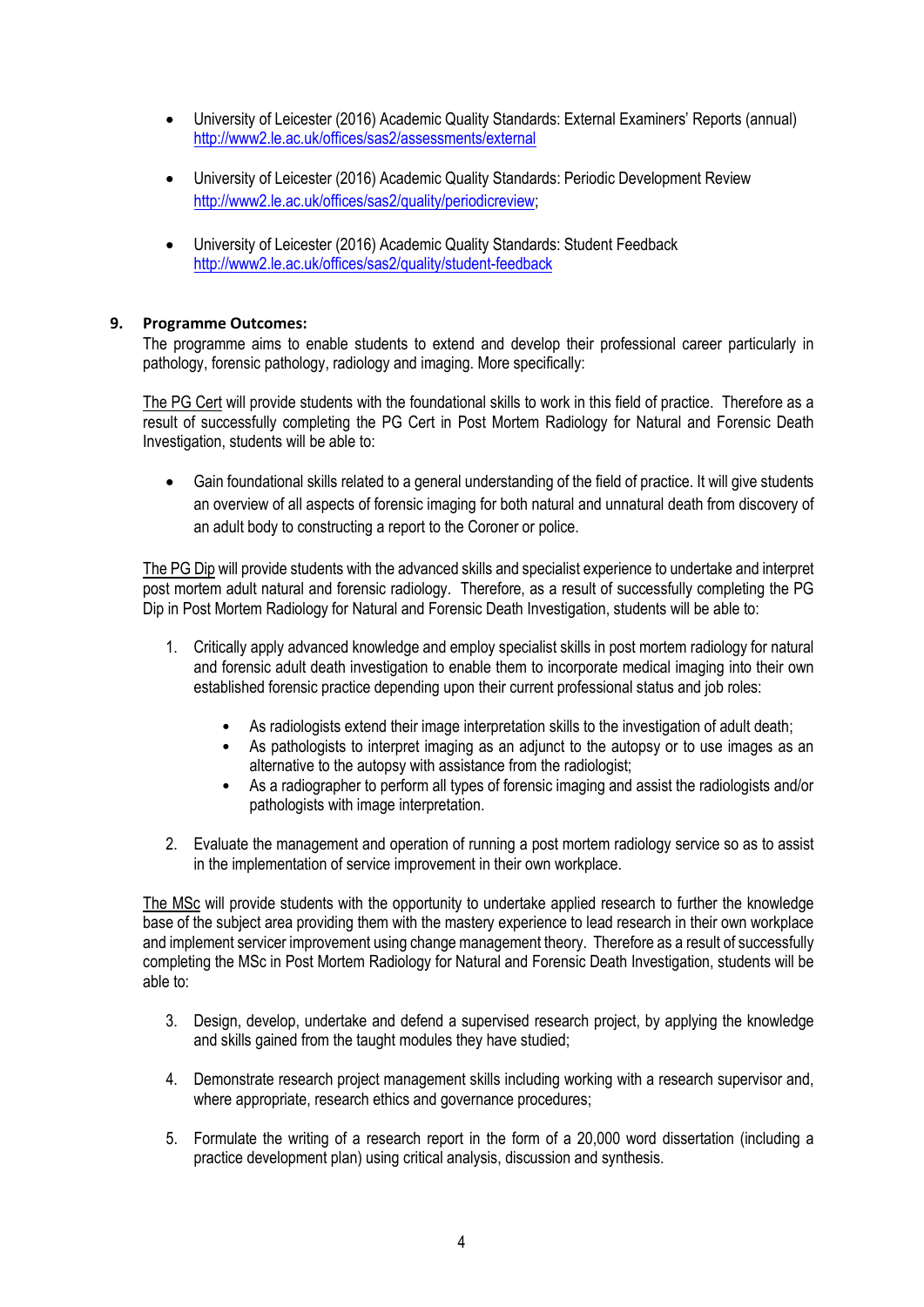# Degree of Master of Science (MSc)

| <b>Intended Learning</b>                                                                                                                                                                                                                                                                      | <b>Teaching and Learning Methods</b>                                                                                                               | <b>How Demonstrated?</b>                                                                                   |  |
|-----------------------------------------------------------------------------------------------------------------------------------------------------------------------------------------------------------------------------------------------------------------------------------------------|----------------------------------------------------------------------------------------------------------------------------------------------------|------------------------------------------------------------------------------------------------------------|--|
| <b>Outcomes</b>                                                                                                                                                                                                                                                                               |                                                                                                                                                    |                                                                                                            |  |
|                                                                                                                                                                                                                                                                                               | (a) Discipline specific knowledge and competencies                                                                                                 |                                                                                                            |  |
|                                                                                                                                                                                                                                                                                               | <b>Knowledge</b>                                                                                                                                   |                                                                                                            |  |
| Identify and distinguish the<br>components and management of<br>the use of post mortem radiology<br>including all aspects of<br>interpretation, diagnostics and<br>reports of scans for natural and<br>forensic adult death investigation                                                     | Clinical demonstrations, lectures,<br>tutorials, directed reading, seminars,<br>problem solving classes, practical<br>classes, project supervision | Essays, dissertation, examinations /<br>written case studies, formative<br>assessments during taught days. |  |
| Critically evaluate the elements of<br>the research process and critical<br>appraisal in relation to applied<br>health research.                                                                                                                                                              |                                                                                                                                                    |                                                                                                            |  |
|                                                                                                                                                                                                                                                                                               | <b>Concepts</b>                                                                                                                                    |                                                                                                            |  |
| Recognise and conclude how to<br>interpret, evaluate and apply theory<br>of the concepts of the various areas<br>of post mortem radiology for natural<br>and forensic adult death<br>investigation including examination<br>protocols, procedures, reporting<br>findings and research skills. | Clinical demonstrations, lectures,<br>tutorials, directed reading, seminars,<br>problem solving classes, practical<br>classes, project supervision | Essays, dissertation, examinations /<br>written case studies, formative<br>assessments during taught days. |  |
|                                                                                                                                                                                                                                                                                               | <b>Techniques</b>                                                                                                                                  |                                                                                                            |  |
| Demonstrate advanced skills and<br>clinical competencies in the use of<br>post mortem computed tomography<br>for the investigation of natural and<br>forensic adult death investigation<br>including clinical interpretation,<br>diagnostics and reporting of scans.                          | Clinical demonstrations, lectures,<br>tutorials, directed reading, seminars,<br>problem solving classes, practical<br>classes, project supervision | Essays, dissertation, examinations /<br>written case studies, formative<br>assessments during taught days. |  |
| <b>Critical analysis</b>                                                                                                                                                                                                                                                                      |                                                                                                                                                    |                                                                                                            |  |
| Critically review, debate and<br>discuss literature on the use of<br>post mortem radiology for natural<br>and forensic adult death<br>investigation.<br>Compare and contrast complex                                                                                                          | Clinical demonstrations, lectures,<br>tutorials, directed reading, seminars,<br>problem solving classes, practical<br>classes, project supervision | Essays, dissertation, examinations /<br>written case studies, formative<br>assessments during taught days. |  |
| theoretical and technical evidence<br>accurately and rigorously.                                                                                                                                                                                                                              |                                                                                                                                                    |                                                                                                            |  |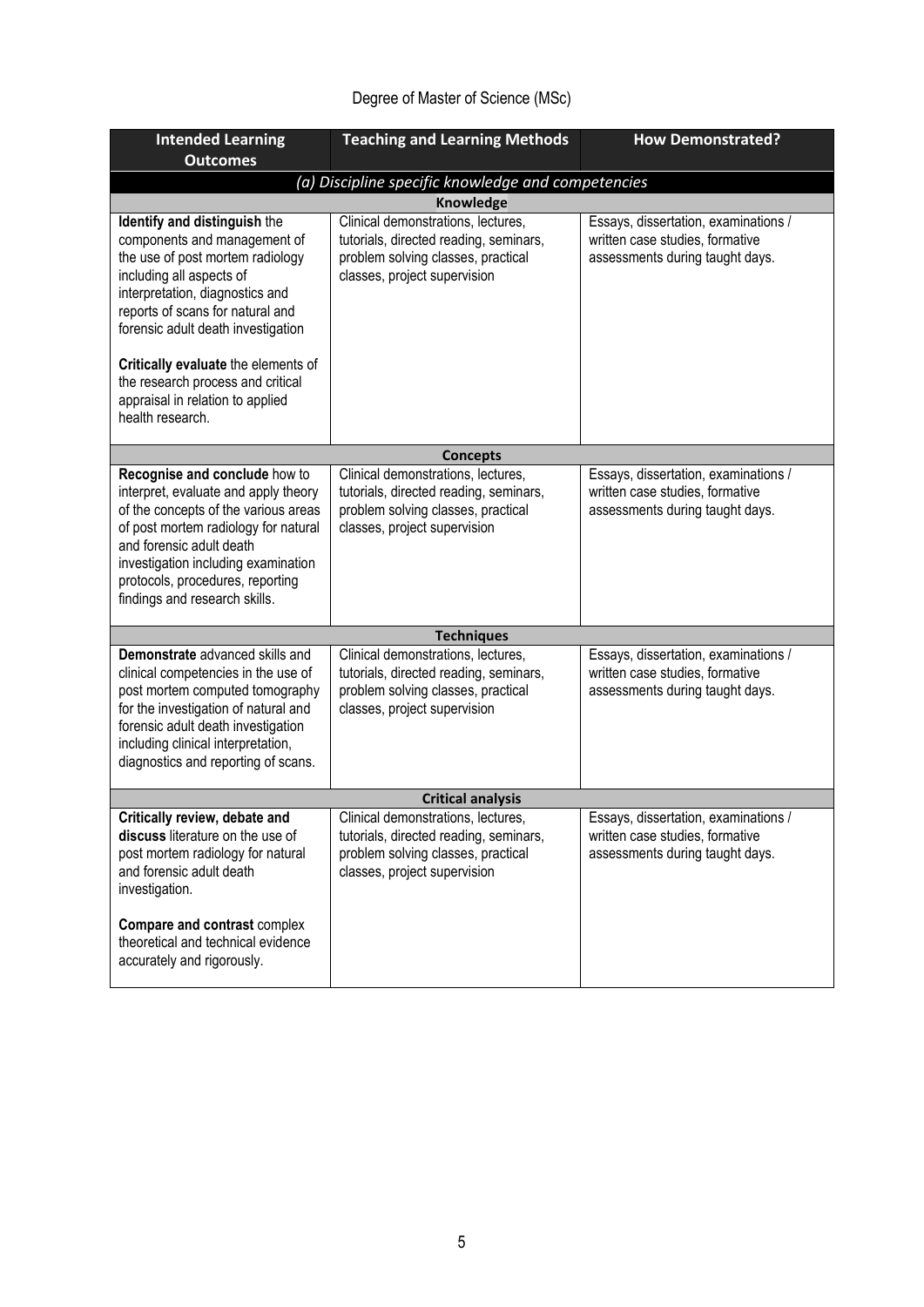| <b>Intended Learning</b><br><b>Outcomes</b>                                                                                                                                                                   | <b>Teaching and Learning Methods</b>                                                                 | <b>How Demonstrated?</b>                                                                                                     |  |  |
|---------------------------------------------------------------------------------------------------------------------------------------------------------------------------------------------------------------|------------------------------------------------------------------------------------------------------|------------------------------------------------------------------------------------------------------------------------------|--|--|
| <b>Presentation</b>                                                                                                                                                                                           |                                                                                                      |                                                                                                                              |  |  |
| <b>Exhibit</b> the ability to present orally<br>and in writing (individually and as a<br>group) specifically case study<br>presentations, topic debates and<br>critical appraisal of published<br>literature. | Seminars, group work, project<br>supervision                                                         | Essays, dissertation, examinations /<br>written case studies, formative<br>assessments during taught days,<br>presentations. |  |  |
| Discriminate between relevant and<br>non-relevant material and to<br>prioritise and present in a logical<br>manner.                                                                                           |                                                                                                      |                                                                                                                              |  |  |
|                                                                                                                                                                                                               | <b>Appraisal of evidence</b>                                                                         |                                                                                                                              |  |  |
| Critically appraise published<br>research literature in relation to post<br>mortem imaging.                                                                                                                   | Lectures, tutorials, directed reading,<br>seminars, problem solving classes,<br>project supervision. | Essays, dissertation, examinations /<br>written case studies, formative<br>assessments during taught days,<br>presentations. |  |  |
| <b>Examine</b> outcomes of published<br>evidence in relation to clinical<br>practice protocols within adult death<br>investigation.                                                                           |                                                                                                      |                                                                                                                              |  |  |
|                                                                                                                                                                                                               | (b) Transferable skills                                                                              |                                                                                                                              |  |  |
|                                                                                                                                                                                                               | <b>Research skills</b>                                                                               |                                                                                                                              |  |  |
| Recognise and describe all<br>elements of the research process<br>and apply this to study design and<br>critical appraisal in applied health<br>research.                                                     | Lectures, directed reading, departmental<br>research seminars, group work, research<br>supervision.  | Essays, dissertation, examinations /<br>written case studies, formative<br>assessments during taught days,<br>presentations. |  |  |
| <b>Illustrate</b> how to interpret and apply<br>concepts in both qualitative and<br>quantitative research methodology.                                                                                        |                                                                                                      |                                                                                                                              |  |  |
|                                                                                                                                                                                                               | <b>Communication skills</b>                                                                          |                                                                                                                              |  |  |
| Critically develop essay writing,<br>oral presentation skills, case report<br>writing and effective communication<br>skills.                                                                                  | Seminars, tutorials, lectures, problem<br>solving classes, project supervision.                      | Essays, dissertation, examinations /<br>written case studies, formative<br>assessments during taught days,<br>presentations. |  |  |
| Data presentation                                                                                                                                                                                             |                                                                                                      |                                                                                                                              |  |  |
| <b>Critically analyse and present</b><br>basic clinical data using a variety of<br>graphical methods appropriate to<br>the given audience.                                                                    | Seminars, tutorials, lectures, problem<br>solving classes, project supervision.                      | Essays, dissertation, examinations /<br>written case studies, formative<br>assessments during taught days,<br>presentations. |  |  |
| Appraise the strengths and<br>weakness of research papers and<br>evidence.                                                                                                                                    |                                                                                                      |                                                                                                                              |  |  |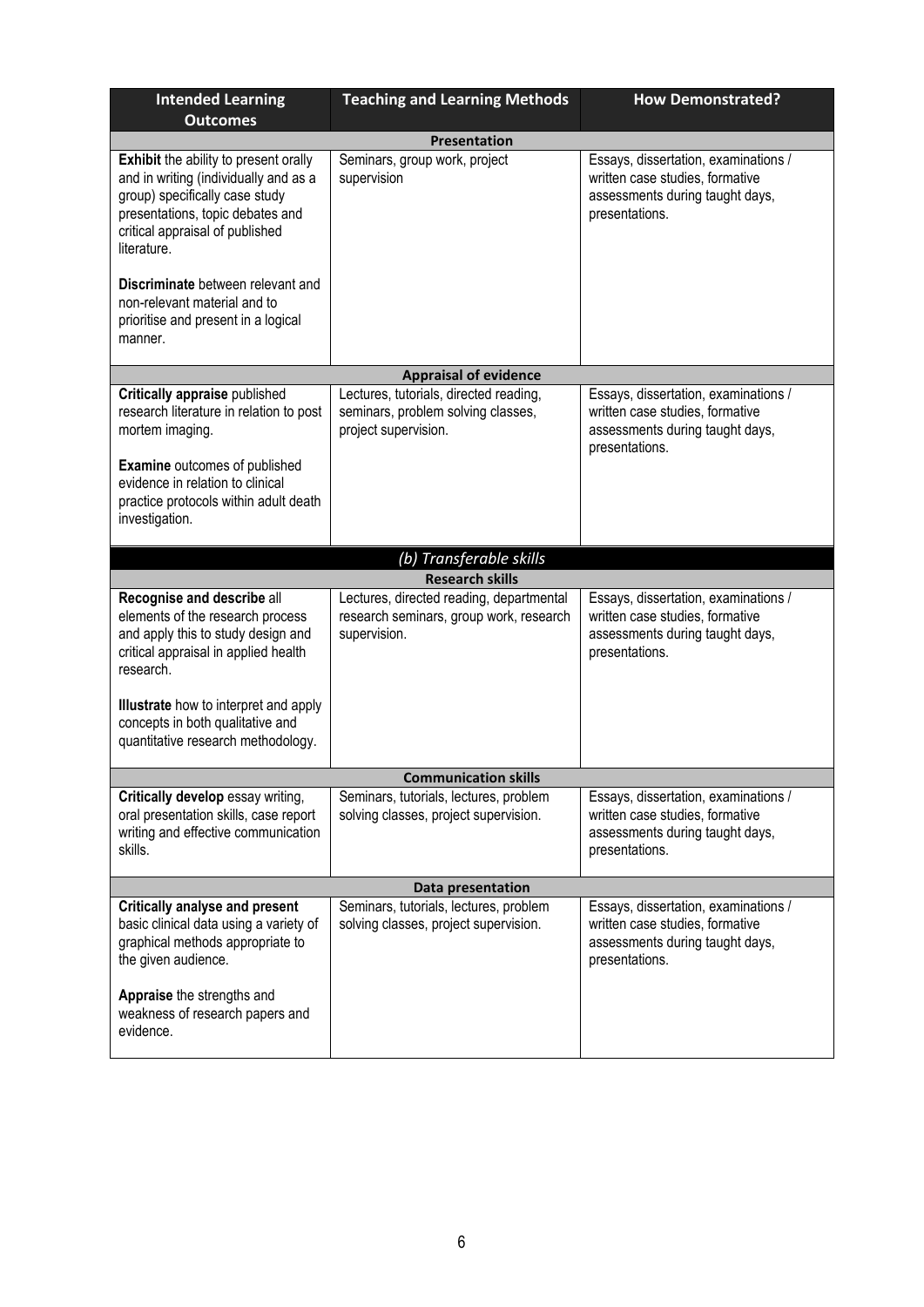| <b>Intended Learning</b><br><b>Outcomes</b>                                                                                                                                                                                                                                                                      | <b>Teaching and Learning Methods</b>                                                                                                              | <b>How Demonstrated?</b>                                                                                                                                                                                                            |  |  |
|------------------------------------------------------------------------------------------------------------------------------------------------------------------------------------------------------------------------------------------------------------------------------------------------------------------|---------------------------------------------------------------------------------------------------------------------------------------------------|-------------------------------------------------------------------------------------------------------------------------------------------------------------------------------------------------------------------------------------|--|--|
| <b>Information technology</b>                                                                                                                                                                                                                                                                                    |                                                                                                                                                   |                                                                                                                                                                                                                                     |  |  |
| Employ effective skills in IT basic<br>office packages such as Word,<br>PowerPoint and handling<br>bibliographic data/information                                                                                                                                                                                | Seminars, tutorials, lectures, debates,<br>case study presentations, project<br>supervision, IT training                                          | Essays, dissertation, examinations /<br>written case studies, formative<br>assessments during taught days,<br>presentations.                                                                                                        |  |  |
| For those undertaking a quantitative<br>dissertation employ the ability to<br>use statistical IT packages to<br>analyse data.                                                                                                                                                                                    |                                                                                                                                                   |                                                                                                                                                                                                                                     |  |  |
| For those undertaking a qualitative<br>dissertation employ the ability to<br>use software for qualitative<br>analysis.                                                                                                                                                                                           |                                                                                                                                                   |                                                                                                                                                                                                                                     |  |  |
|                                                                                                                                                                                                                                                                                                                  | <b>Problem solving</b>                                                                                                                            |                                                                                                                                                                                                                                     |  |  |
| Interpret post mortem radiology<br>images within single and whole<br>body cases and use problem<br>solving skills to consider the<br>published evidence and justify the<br>appropriate written cause of death.                                                                                                   | Clinical demonstrations, case study<br>presentations, seminars, tutorials,<br>problem solving classes, practical<br>classes, project supervision. | Essays, examinations / written case<br>studies, formative assessments during<br>taught days, presentations.                                                                                                                         |  |  |
| Execute research problem solving.                                                                                                                                                                                                                                                                                |                                                                                                                                                   |                                                                                                                                                                                                                                     |  |  |
|                                                                                                                                                                                                                                                                                                                  | <b>Working relationships</b>                                                                                                                      |                                                                                                                                                                                                                                     |  |  |
| Demonstrate effective<br>communication and ability to work<br>effectively in groups/teams to<br>problem solve and critically<br>appraise evidence in image<br>interpretation.                                                                                                                                    | Clinical demonstrations, seminars,<br>lectures, group work, tutorials, problem<br>solving classes, practical classes, project<br>supervision.     | Essays, examinations / written case<br>studies, formative assessments during<br>taught days, presentations.                                                                                                                         |  |  |
|                                                                                                                                                                                                                                                                                                                  | <b>Managing learning</b>                                                                                                                          |                                                                                                                                                                                                                                     |  |  |
| Reflect, appraise and evaluate<br>own learning, showing the ability to<br>identify areas of academic and<br>clinical practice that require<br>increased acquisition of skills.<br>Demonstrate organisational skills,<br>ability to perform project                                                               | Clinical demonstrations, seminars,<br>lectures, group work, tutorials, problem<br>solving classes, practical classes, project<br>supervision.     | Essavs, dissertation, examinations /<br>written case studies, formative<br>assessments during taught days,<br>presentations.                                                                                                        |  |  |
| management and time<br>management.                                                                                                                                                                                                                                                                               |                                                                                                                                                   |                                                                                                                                                                                                                                     |  |  |
| <b>Career management</b>                                                                                                                                                                                                                                                                                         |                                                                                                                                                   |                                                                                                                                                                                                                                     |  |  |
| Identify and appraise career<br>progression options through<br>updating knowledge on current<br>vacancies within the area of post<br>mortem radiology and networking<br>with other students, course staff<br>and invited lecturers.<br>Apply knowledge and skills to long<br>term career goals and employability | Tutorials.                                                                                                                                        | Discussion within personal tutorial<br>sessions, postgraduate personal<br>development plans, effective curriculum<br>vitae.<br>Student feedback on career destinations<br>approximately six months after<br>graduating (HESA DHLE). |  |  |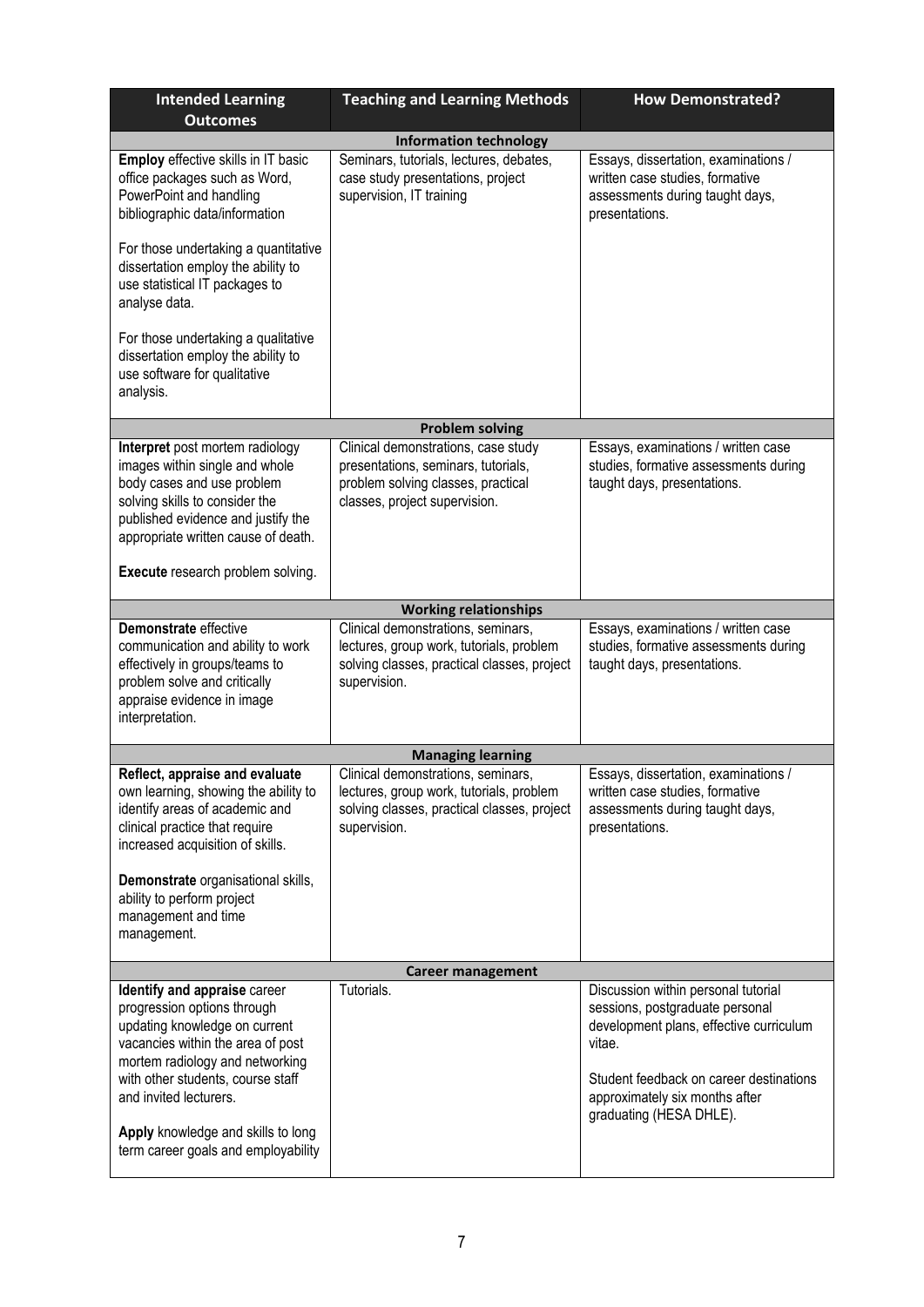# Post Graduate Diploma (PG Dip)

| <b>Intended Learning</b>                                                                                                                                                                                                                                                                      | <b>Teaching and Learning Methods</b>                                                                                                                                                              | <b>How Demonstrated?</b>                                                                     |  |  |
|-----------------------------------------------------------------------------------------------------------------------------------------------------------------------------------------------------------------------------------------------------------------------------------------------|---------------------------------------------------------------------------------------------------------------------------------------------------------------------------------------------------|----------------------------------------------------------------------------------------------|--|--|
| <b>Outcomes</b>                                                                                                                                                                                                                                                                               |                                                                                                                                                                                                   |                                                                                              |  |  |
| (a) Discipline specific knowledge and competencies                                                                                                                                                                                                                                            |                                                                                                                                                                                                   |                                                                                              |  |  |
|                                                                                                                                                                                                                                                                                               | <b>Knowledge</b>                                                                                                                                                                                  |                                                                                              |  |  |
| Identify and distinguish the<br>components and management of<br>the use of post mortem radiology<br>including all aspects of<br>interpretation, diagnostics and<br>reports of scans for natural and<br>forensic adult death investigation                                                     | Clinical demonstrations, lectures,<br>discussion, tutorials, directed reading,<br>seminars, problem solving classes,<br>practical classes, project supervision,<br>debate, Q&A, independent study | Essays, examinations / written case<br>studies, formative assessments during<br>taught days. |  |  |
| Critically evaluate the elements of<br>the research process and critical<br>appraisal in relation to applied<br>health research.                                                                                                                                                              |                                                                                                                                                                                                   |                                                                                              |  |  |
|                                                                                                                                                                                                                                                                                               | <b>Concepts</b>                                                                                                                                                                                   |                                                                                              |  |  |
| Recognise and conclude how to<br>interpret, evaluate and apply theory<br>of the concepts of the various areas<br>of post mortem radiology for natural<br>and forensic adult death<br>investigation including examination<br>protocols, procedures, reporting<br>findings and research skills. | Clinical demonstrations, lectures,<br>discussion, tutorials, directed reading,<br>seminars, problem solving classes,<br>practical classes, project supervision,<br>Q&A, independent study, debate | Essays, examinations / written case<br>studies, formative assessments during<br>taught days. |  |  |
|                                                                                                                                                                                                                                                                                               | <b>Techniques</b>                                                                                                                                                                                 |                                                                                              |  |  |
| Demonstrate advanced skills and<br>clinical competencies in the use of<br>post mortem computed tomography<br>for the investigation of natural and<br>forensic adult death investigation<br>including clinical interpretation,<br>diagnostics and reporting of scans.                          | Clinical demonstrations, lectures,<br>tutorials, directed reading, seminars,<br>problem solving classes, practical<br>classes, project supervision, Q&A,<br>independent study, debate             | Essays, examinations / written case<br>studies, formative assessments during<br>taught days. |  |  |
| <b>Critical analysis</b>                                                                                                                                                                                                                                                                      |                                                                                                                                                                                                   |                                                                                              |  |  |
| Critically review, debate and<br>discuss literature on the use of<br>post mortem radiology for natural<br>and forensic adult death<br>investigation.<br>Compare and contrast complex<br>theoretical and technical evidence                                                                    | Clinical demonstrations, lectures,<br>tutorials, directed reading, seminars,<br>problem solving classes, practical<br>classes, project supervision, Q&A,<br>independent study, debate             | Essays, examinations / written case<br>studies, formative assessments during<br>taught days. |  |  |
| accurately and rigorously.                                                                                                                                                                                                                                                                    |                                                                                                                                                                                                   |                                                                                              |  |  |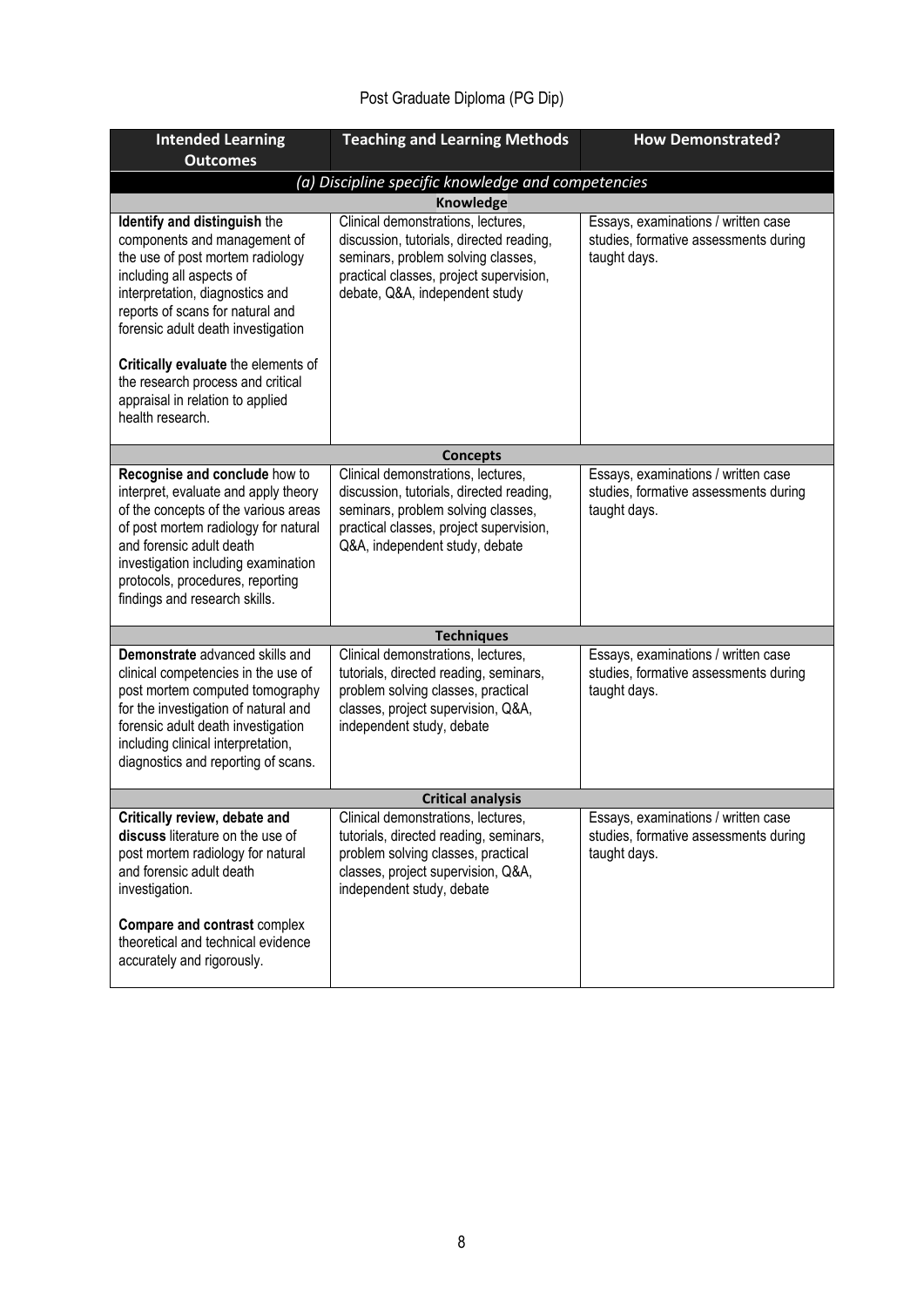| <b>Intended Learning</b><br><b>Outcomes</b>                                                                                                                                                                      | <b>Teaching and Learning Methods</b>                                                                                                                                                 | <b>How Demonstrated?</b>                                                                                    |  |  |
|------------------------------------------------------------------------------------------------------------------------------------------------------------------------------------------------------------------|--------------------------------------------------------------------------------------------------------------------------------------------------------------------------------------|-------------------------------------------------------------------------------------------------------------|--|--|
| <b>Presentation</b>                                                                                                                                                                                              |                                                                                                                                                                                      |                                                                                                             |  |  |
| <b>Exhibit</b> the ability to present orally<br>and in writing (individually and as a<br>group) specifically case study<br>presentations, topic debates and<br>critical appraisal of published<br>literature.    | Seminars, group work, project<br>supervision, Q&A, independent study,<br>debate                                                                                                      | Essays, examinations / written case<br>studies, formative assessments during<br>taught days, presentations. |  |  |
| Discriminate between relevant and<br>non-relevant material and to<br>prioritise and present in a logical<br>manner.                                                                                              |                                                                                                                                                                                      |                                                                                                             |  |  |
|                                                                                                                                                                                                                  | <b>Appraisal of evidence</b>                                                                                                                                                         |                                                                                                             |  |  |
| Critically appraise published<br>research literature in relation to post<br>mortem imaging.<br><b>Examine</b> outcomes of published<br>evidence in relation to clinical<br>practice protocols within adult death | Lectures, tutorials, directed reading,<br>seminars, problem solving classes,<br>project supervision, Q&A, independent<br>study, debate                                               | Essays, examinations / written case<br>studies, formative assessments during<br>taught days, presentations. |  |  |
| investigation.                                                                                                                                                                                                   |                                                                                                                                                                                      |                                                                                                             |  |  |
|                                                                                                                                                                                                                  | (b) Transferable skills                                                                                                                                                              |                                                                                                             |  |  |
|                                                                                                                                                                                                                  | <b>Research skills</b>                                                                                                                                                               |                                                                                                             |  |  |
| Recognise and describe all<br>elements of the research process<br>and critical appraise applied health<br>research.                                                                                              | Lectures, directed reading, departmental<br>research seminars, group work, research<br>supervision, Q&A, independent study,<br>debate.                                               | Essays, examinations / written case<br>studies, formative assessments during<br>taught days, presentations. |  |  |
|                                                                                                                                                                                                                  | <b>Communication skills</b>                                                                                                                                                          |                                                                                                             |  |  |
| Critically develop essay writing,<br>oral presentation skills, case report<br>writing and effective communication<br>skills.                                                                                     | Seminars, tutorials, lectures, problem<br>solving classes, project supervision,<br>Q&A, independent study, debate.                                                                   | Essays, examinations / written case<br>studies, formative assessments during<br>taught days, presentations. |  |  |
|                                                                                                                                                                                                                  | Data presentation                                                                                                                                                                    |                                                                                                             |  |  |
| Appraise the strengths and<br>weakness of research papers and<br>evidence.                                                                                                                                       | Seminars, tutorials, lectures, problem<br>solving classes, project supervision,<br>Q&A, independent study, debate.                                                                   | Essays, examinations / written case<br>studies, formative assessments during<br>taught days, presentations. |  |  |
| <b>Information technology</b>                                                                                                                                                                                    |                                                                                                                                                                                      |                                                                                                             |  |  |
| <b>Employ</b> effective skills in IT basic<br>office packages such as Word and<br>PowerPoint.                                                                                                                    | Seminars, tutorials, lectures, debates,<br>case study presentations, project<br>supervision, IT training, Q&A,<br>independent study.                                                 | Essays, examinations / written case<br>studies, formative assessments during<br>taught days, presentations. |  |  |
| <b>Problem solving</b>                                                                                                                                                                                           |                                                                                                                                                                                      |                                                                                                             |  |  |
| Interpret post mortem radiology<br>images within single and whole<br>body cases and use problem<br>solving skills to consider the<br>published evidence and justify the<br>appropriate written cause of death.   | Clinical demonstrations, case study<br>presentations, seminars, tutorials,<br>problem solving classes, practical<br>classes, project supervision, Q&A,<br>independent study, debate. | Essays, examinations / written case<br>studies, formative assessments during<br>taught days, presentations. |  |  |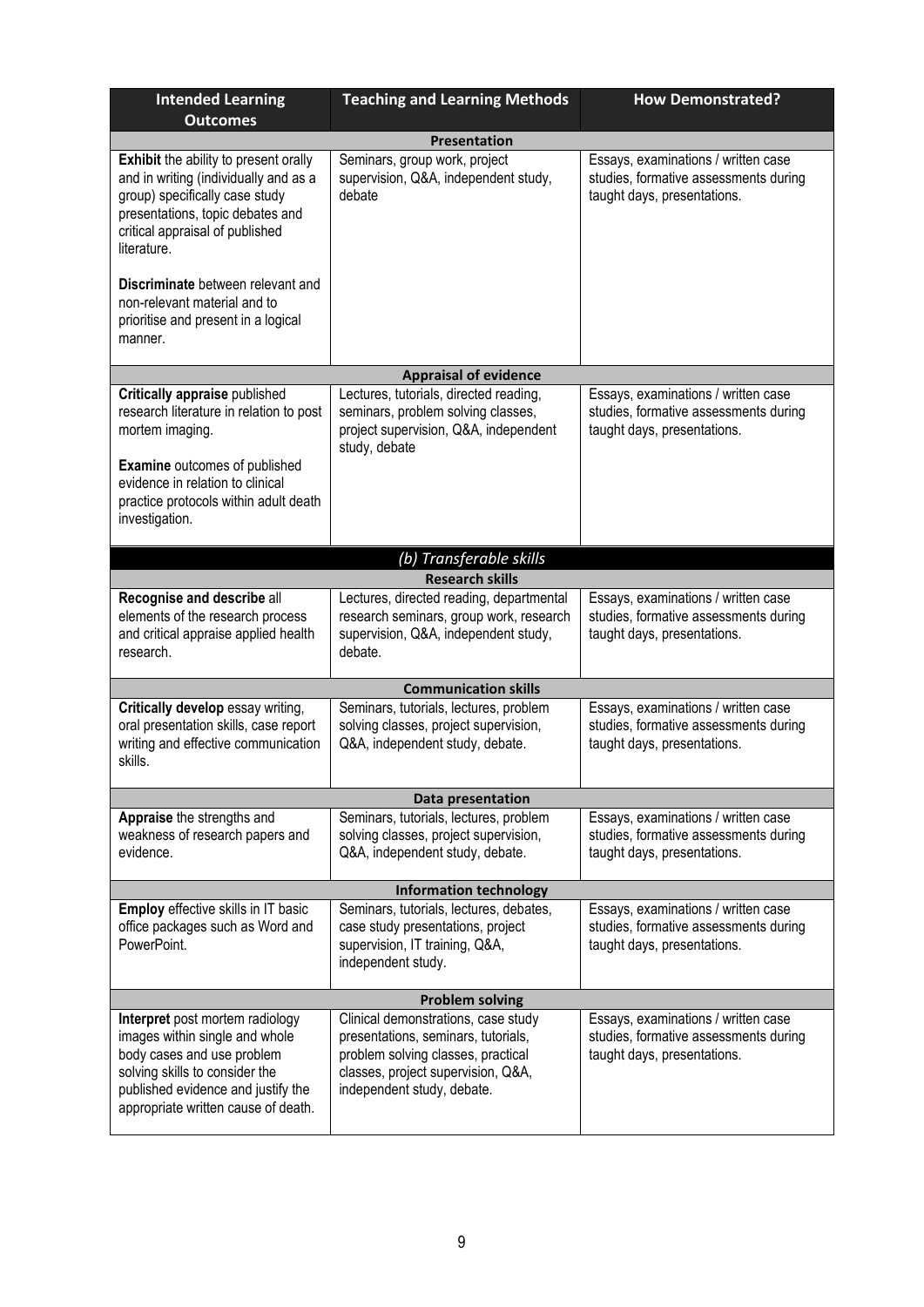| <b>Intended Learning</b><br><b>Outcomes</b>                                                                                                                                                                                                                                                                      | <b>Teaching and Learning Methods</b>                                                                                                                                             | <b>How Demonstrated?</b>                                                                                                                                                                                                            |  |
|------------------------------------------------------------------------------------------------------------------------------------------------------------------------------------------------------------------------------------------------------------------------------------------------------------------|----------------------------------------------------------------------------------------------------------------------------------------------------------------------------------|-------------------------------------------------------------------------------------------------------------------------------------------------------------------------------------------------------------------------------------|--|
|                                                                                                                                                                                                                                                                                                                  | <b>Working relationships</b>                                                                                                                                                     |                                                                                                                                                                                                                                     |  |
| Demonstrate effective<br>communication and ability to work<br>effectively in groups/teams to<br>problem solve and critically<br>appraise evidence in image<br>interpretation.                                                                                                                                    | Clinical demonstrations, seminars,<br>lectures, group work, tutorials, problem<br>solving classes, practical classes, project<br>supervision, Q&A, independent study,<br>debate. | Essays, examinations / written case<br>studies, formative assessments during<br>taught days, presentations.                                                                                                                         |  |
|                                                                                                                                                                                                                                                                                                                  | <b>Managing learning</b>                                                                                                                                                         |                                                                                                                                                                                                                                     |  |
| Reflect, appraise and evaluate<br>own learning, showing the ability to<br>identify areas of academic and<br>clinical practice that require<br>increased acquisition of skills.<br>Demonstrate organisational skills,<br>ability to perform project<br>management and time<br>management.                         | Clinical demonstrations, seminars,<br>lectures, group work, tutorials, problem<br>solving classes, practical classes, project<br>supervision, Q&A, independent study.            | Essays, examinations / written case<br>studies, formative assessments during<br>taught days, presentations.                                                                                                                         |  |
|                                                                                                                                                                                                                                                                                                                  | <b>Career management</b>                                                                                                                                                         |                                                                                                                                                                                                                                     |  |
| Identify and appraise career<br>progression options through<br>updating knowledge on current<br>vacancies within the area of post<br>mortem radiology and networking<br>with other students, course staff<br>and invited lecturers.<br>Apply knowledge and skills to long<br>term career goals and employability | Tutorials.                                                                                                                                                                       | Discussion within personal tutorial<br>sessions, postgraduate personal<br>development plans, effective curriculum<br>vitae.<br>Student feedback on career destinations<br>approximately six months after<br>graduating (HESA DHLE). |  |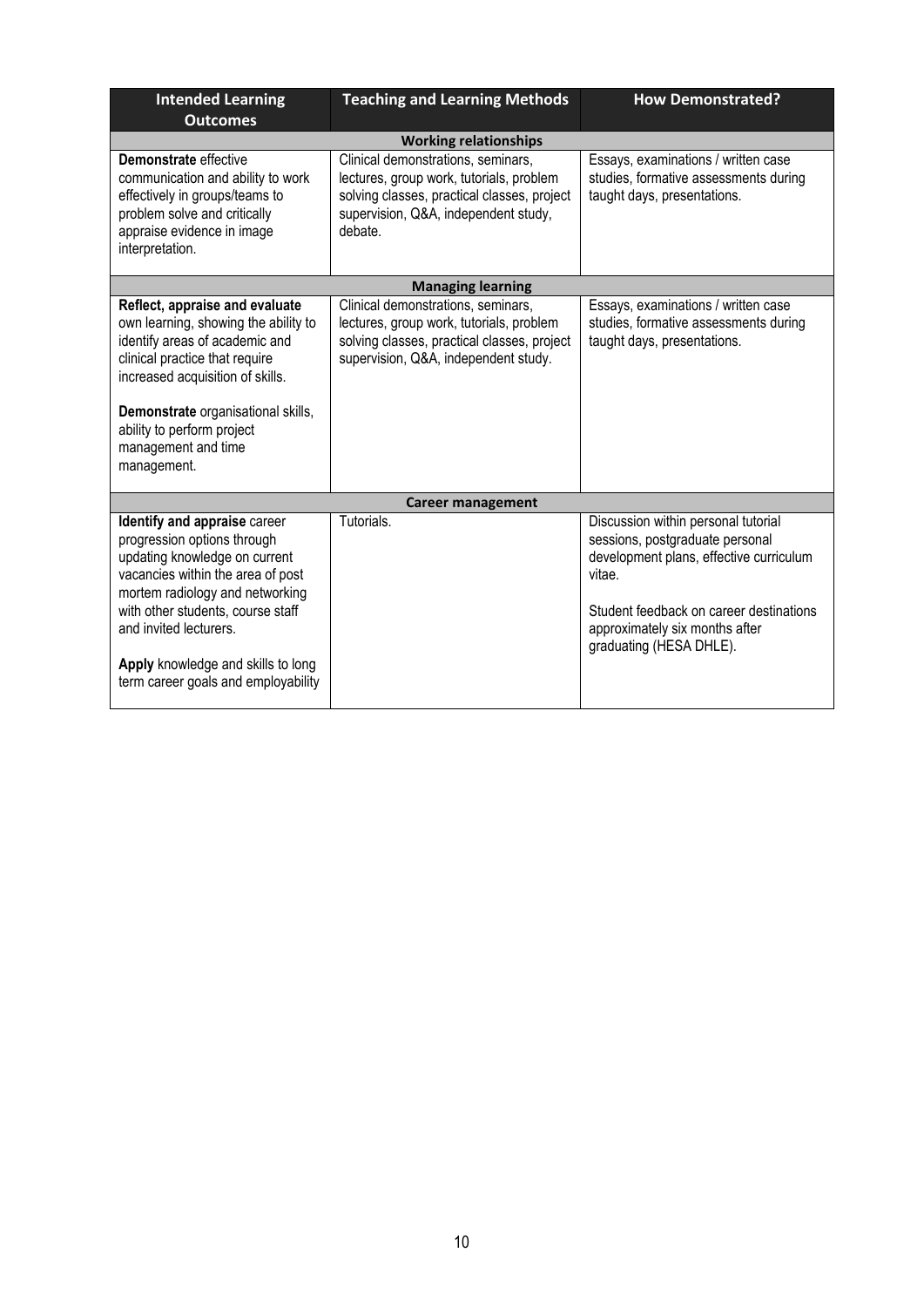# Post Graduate Certificate (PG Cert)

| <b>Intended Learning</b><br><b>Outcomes</b>                                                                                                                                                                                                                                                   | <b>Teaching and Learning Methods</b>                                                                                                                                                  | <b>How Demonstrated?</b>                             |  |  |
|-----------------------------------------------------------------------------------------------------------------------------------------------------------------------------------------------------------------------------------------------------------------------------------------------|---------------------------------------------------------------------------------------------------------------------------------------------------------------------------------------|------------------------------------------------------|--|--|
| (a) Discipline specific knowledge and competencies                                                                                                                                                                                                                                            |                                                                                                                                                                                       |                                                      |  |  |
| <b>Knowledge</b>                                                                                                                                                                                                                                                                              |                                                                                                                                                                                       |                                                      |  |  |
| Identify and distinguish the<br>components and management of<br>the use of post mortem radiology<br>including all aspects of<br>interpretation, diagnostics and<br>reports of scans for natural and<br>forensic adult death investigation<br>Critically evaluate the elements of              | Clinical demonstrations, lectures,<br>tutorials, directed reading, seminars,<br>problem solving classes, practical<br>classes, project supervision, Q&A,<br>independent study, debate | Essays, formative assessments during<br>taught days. |  |  |
| the research process and critical<br>appraisal in relation to applied<br>health research.                                                                                                                                                                                                     |                                                                                                                                                                                       |                                                      |  |  |
|                                                                                                                                                                                                                                                                                               | <b>Concepts</b>                                                                                                                                                                       |                                                      |  |  |
| Recognise and conclude how to<br>interpret, evaluate and apply theory<br>of the concepts of the various areas<br>of post mortem radiology for natural<br>and forensic adult death<br>investigation including examination<br>protocols, procedures, reporting<br>findings and research skills. | Clinical demonstrations, lectures,<br>tutorials, directed reading, seminars,<br>problem solving classes, practical<br>classes, project supervision, Q&A,<br>independent study, debate | Essays, formative assessments during<br>taught days. |  |  |
|                                                                                                                                                                                                                                                                                               | <b>Techniques</b>                                                                                                                                                                     |                                                      |  |  |
| Demonstrate foundational skills<br>and practical application in the use<br>of post mortem computed<br>tomography for the investigation of<br>natural and forensic adult death<br>investigation including clinical<br>interpretation, diagnostics and<br>reporting of scans.                   | Clinical demonstrations, lectures,<br>tutorials, directed reading, seminars,<br>problem solving classes, practical<br>classes, project supervision, Q&A,<br>independent study, debate | Essays, formative assessments during<br>taught days. |  |  |
|                                                                                                                                                                                                                                                                                               | <b>Critical analysis</b>                                                                                                                                                              |                                                      |  |  |
| Critically review, debate and<br>discuss literature on the use of<br>post mortem radiology for natural<br>and forensic adult death<br>investigation.                                                                                                                                          | Clinical demonstrations, lectures,<br>tutorials, directed reading, seminars,<br>problem solving classes, practical<br>classes, project supervision, Q&A,<br>independent study, debate | Essays, formative assessments during<br>taught days. |  |  |
|                                                                                                                                                                                                                                                                                               | Presentation                                                                                                                                                                          |                                                      |  |  |
| <b>Exhibit</b> the ability to present orally<br>and in writing (individually and as a<br>group) critical appraisal of published<br>literature.                                                                                                                                                | Seminars, group work, project<br>supervision, Q&A, independent study,<br>debate                                                                                                       | Essays, formative assessments during<br>taught days. |  |  |
| Discriminate between relevant and<br>non-relevant material and to<br>prioritise and present in a logical<br>manner.                                                                                                                                                                           |                                                                                                                                                                                       |                                                      |  |  |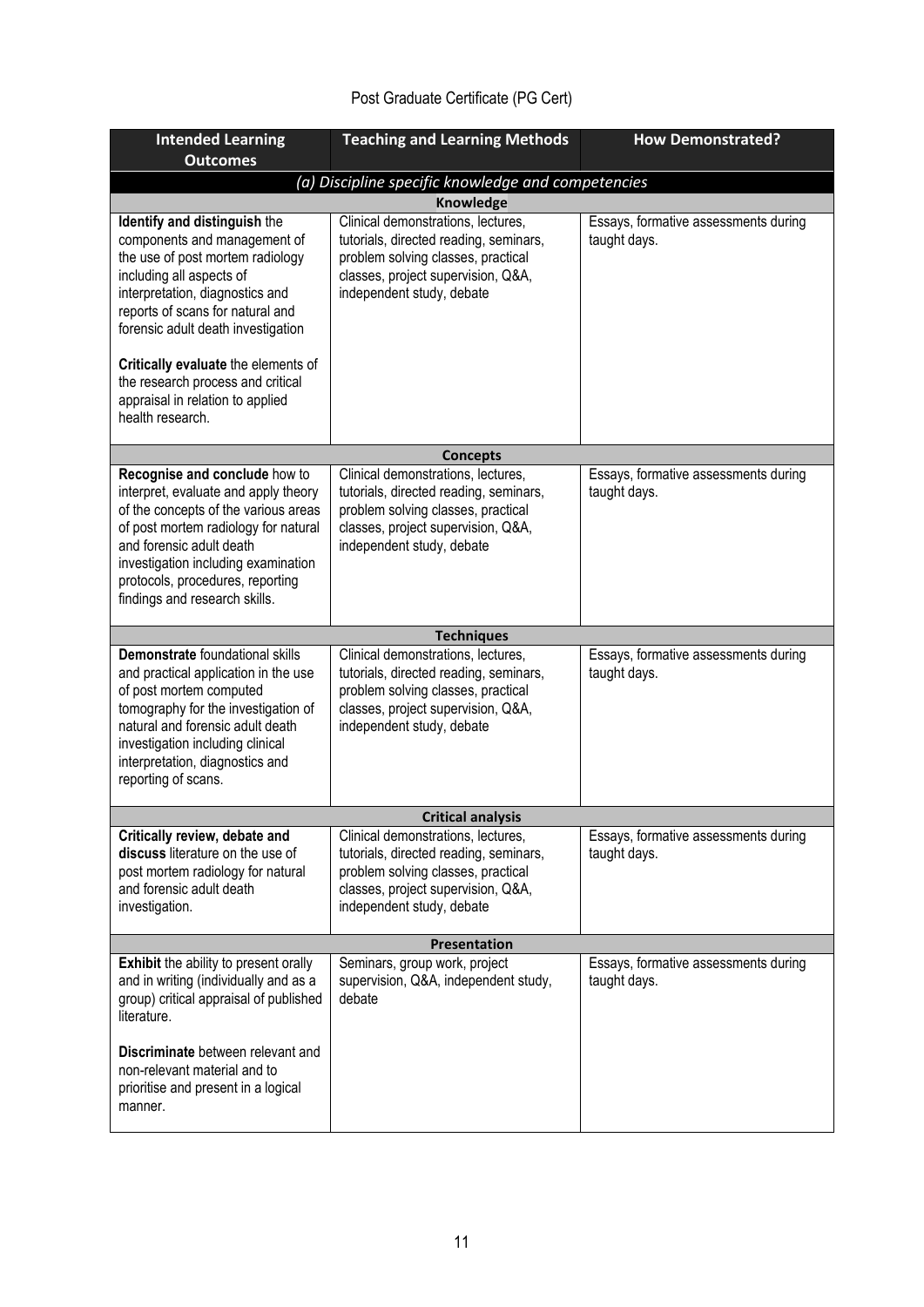| <b>Intended Learning</b><br><b>Outcomes</b>                                                                                                                                                                                        | <b>Teaching and Learning Methods</b>                                                                                                                                                 | <b>How Demonstrated?</b>                             |  |  |
|------------------------------------------------------------------------------------------------------------------------------------------------------------------------------------------------------------------------------------|--------------------------------------------------------------------------------------------------------------------------------------------------------------------------------------|------------------------------------------------------|--|--|
| <b>Appraisal of evidence</b>                                                                                                                                                                                                       |                                                                                                                                                                                      |                                                      |  |  |
| Critically appraise published<br>research literature in relation to post<br>mortem imaging.<br><b>Examine</b> outcomes of published<br>evidence in relation to clinical<br>practice protocols within adult death<br>investigation. | Lectures, tutorials, directed reading,<br>seminars, problem solving classes,<br>project supervision, Q&A, independent<br>study, debate.                                              | Essays, formative assessments during<br>taught days. |  |  |
|                                                                                                                                                                                                                                    | (b) Transferable skills                                                                                                                                                              |                                                      |  |  |
|                                                                                                                                                                                                                                    | <b>Research skills</b>                                                                                                                                                               |                                                      |  |  |
| Recognise and describe all<br>elements of the research process<br>and critical appraise applied health<br>research.                                                                                                                | Lectures, directed reading, departmental<br>research seminars, group work, project<br>supervision, Q&A, independent study,<br>debate.                                                | Essays, formative assessments during<br>taught days. |  |  |
|                                                                                                                                                                                                                                    | <b>Communication skills</b>                                                                                                                                                          |                                                      |  |  |
| Critically develop essay writing,<br>oral presentation skills, case report<br>writing and effective communication<br>skills.                                                                                                       | Seminars, tutorials, lectures, problem<br>solving classes, project supervision,<br>Q&A, independent study, debate.                                                                   | Essays, formative assessments during<br>taught days. |  |  |
|                                                                                                                                                                                                                                    | Data presentation                                                                                                                                                                    |                                                      |  |  |
| Appraise the strengths and<br>weakness of research papers and<br>evidence.                                                                                                                                                         | Seminars, tutorials, lectures, problem<br>solving classes, project supervision,<br>Q&A, independent study, debate.                                                                   | Essays, formative assessments during<br>taught days. |  |  |
|                                                                                                                                                                                                                                    | <b>Information technology</b>                                                                                                                                                        |                                                      |  |  |
| Employ effective skills in IT basic<br>office packages such as Word and<br>PowerPoint.                                                                                                                                             | Seminars, tutorials, lectures, debates,<br>case study presentations, project<br>supervision, IT training, Q&A,<br>independent study.                                                 | Essays, formative assessments during<br>taught days. |  |  |
| <b>Problem solving</b>                                                                                                                                                                                                             |                                                                                                                                                                                      |                                                      |  |  |
| USE problem solving Skills to<br>consider the published evidence<br>and justify the appropriate written<br>cause of death.                                                                                                         | Clinical demonstrations, case study<br>presentations, seminars, tutorials,<br>problem solving classes, practical<br>classes, project supervision, Q&A,<br>independent study, debate. | Essays, formative assessments during<br>taught days. |  |  |
|                                                                                                                                                                                                                                    | <b>Working relationships</b>                                                                                                                                                         |                                                      |  |  |
| Demonstrate effective<br>communication and ability to work<br>effectively in groups/teams to<br>problem solve and critically<br>appraise evidence in image<br>interpretation.                                                      | Clinical demonstrations, seminars,<br>lectures, group work, tutorials, problem<br>solving classes, practical classes, project<br>supervision, Q&A, independent study,<br>debate.     | Essays, formative assessments during<br>taught days. |  |  |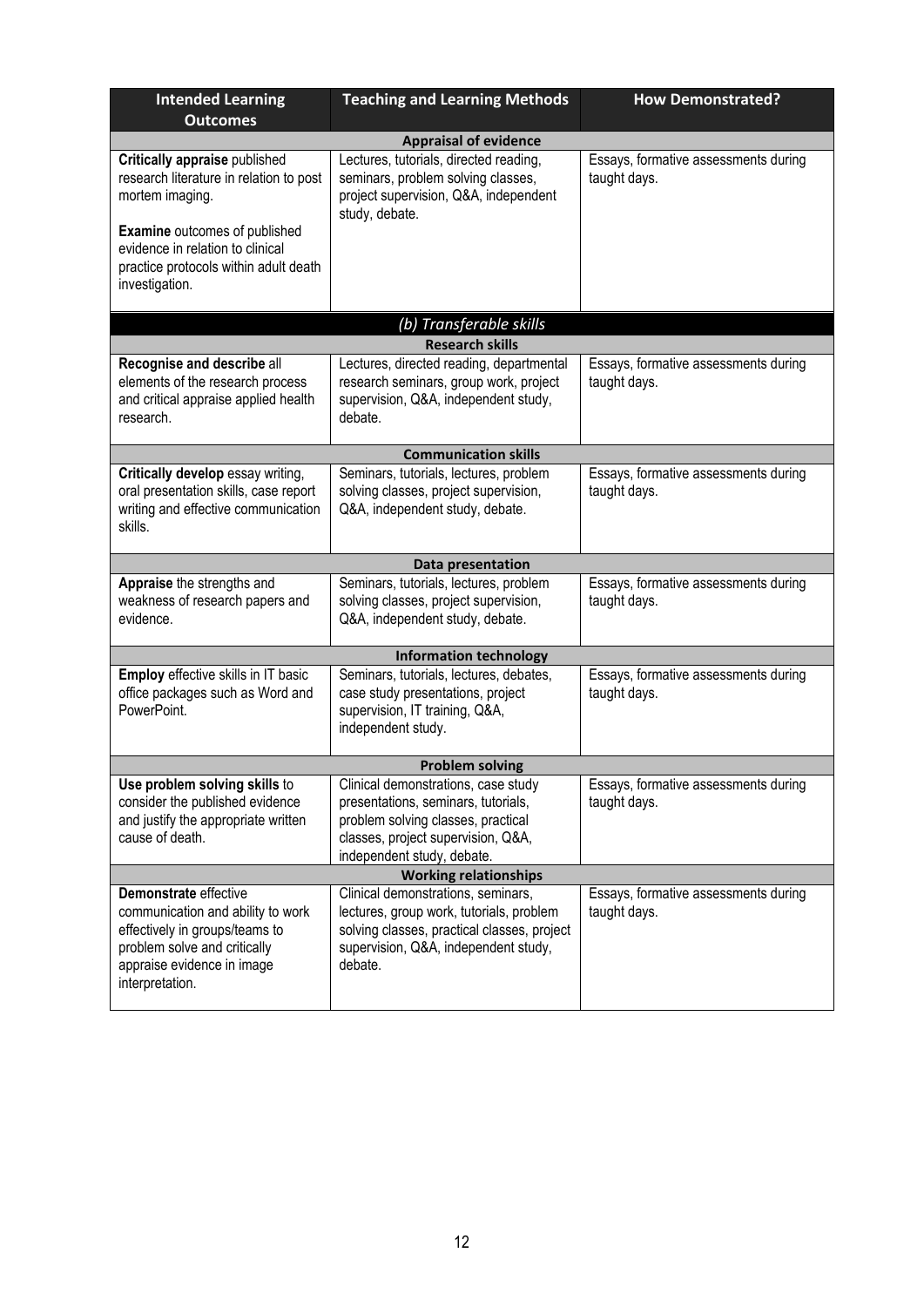| <b>Intended Learning</b><br><b>Outcomes</b>                                                                                                                                                                                                                                                                      | <b>Teaching and Learning Methods</b>                                                                                                          | <b>How Demonstrated?</b>                                                                                                                                                                                                            |
|------------------------------------------------------------------------------------------------------------------------------------------------------------------------------------------------------------------------------------------------------------------------------------------------------------------|-----------------------------------------------------------------------------------------------------------------------------------------------|-------------------------------------------------------------------------------------------------------------------------------------------------------------------------------------------------------------------------------------|
|                                                                                                                                                                                                                                                                                                                  | <b>Managing learning</b>                                                                                                                      |                                                                                                                                                                                                                                     |
| Reflect, appraise and evaluate<br>own learning, showing the ability to<br>identify areas of academic and<br>clinical practice that require<br>increased acquisition of skills.<br>Demonstrate organisational skills,<br>ability to perform project<br>management and time<br>management.                         | Clinical demonstrations, seminars,<br>lectures, group work, tutorials, problem<br>solving classes, practical classes, project<br>supervision. | Essays, formative assessments during<br>taught days.                                                                                                                                                                                |
|                                                                                                                                                                                                                                                                                                                  | <b>Career management</b>                                                                                                                      |                                                                                                                                                                                                                                     |
| Identify and appraise career<br>progression options through<br>updating knowledge on current<br>vacancies within the area of post<br>mortem radiology and networking<br>with other students, course staff<br>and invited lecturers.<br>Apply knowledge and skills to long<br>term career goals and employability | Tutorials.                                                                                                                                    | Discussion within personal tutorial<br>sessions, postgraduate personal<br>development plans, effective curriculum<br>vitae.<br>Student feedback on career destinations<br>approximately six months after<br>graduating (HESA DHLE). |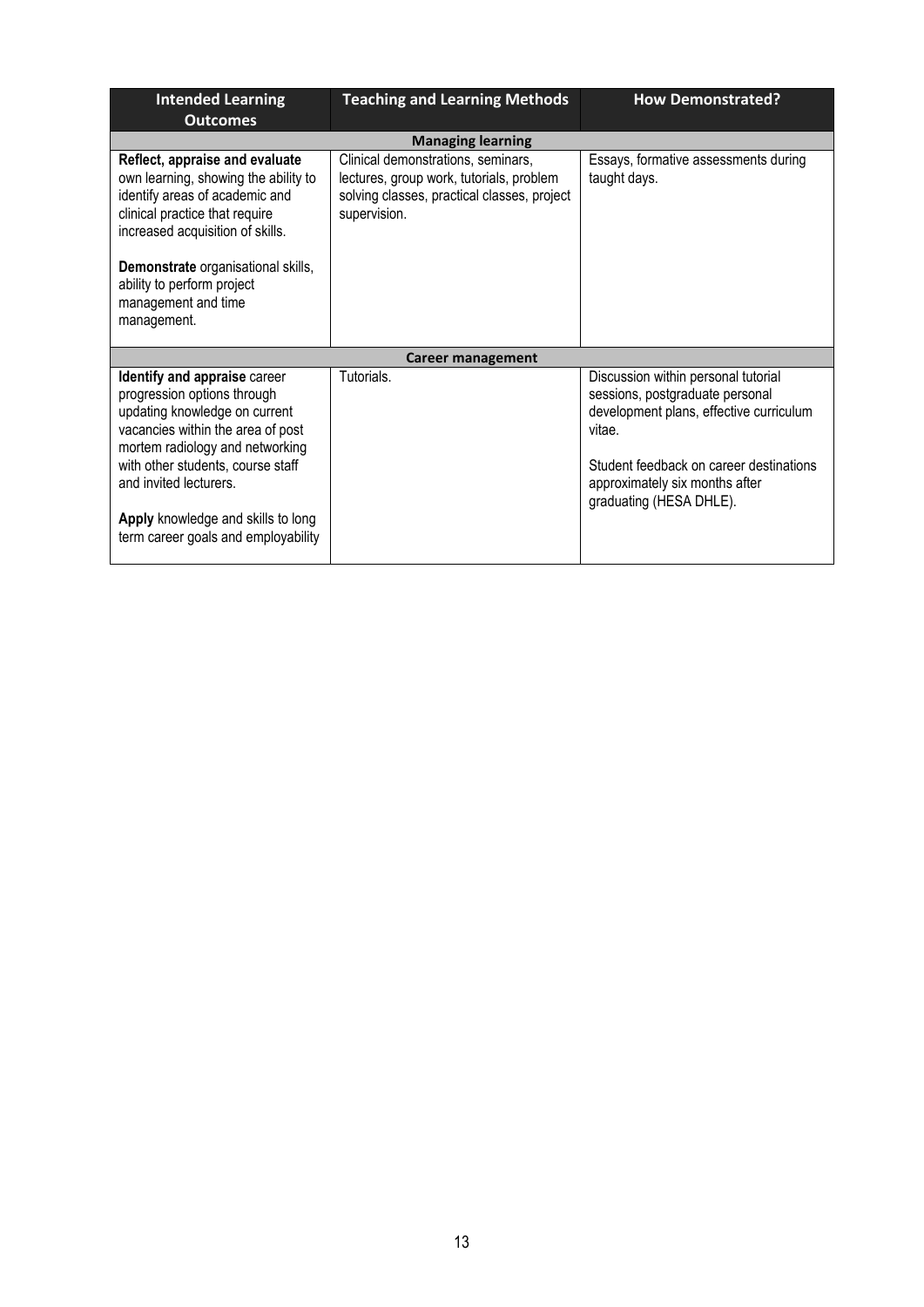#### **10. Special features**

The program will be hosted at the East Midlands Forensic Pathology Unit (EMFPU) based at the Leicester Royal Infirmary (University Hospitals of Leicester NHS Trust). The EMFPU is a Home Office recognised Group Practice that combines high quality research covering a wide range of aspects of forensic pathology and imaging with a forensic pathology service provision to the East Midlands and other national and international organisations. This means that students will have access to high quality, experienced lecturers from all aspects of Post Mortem Radiology.

The principal types of work undertaken by the Unit members include:

- Assisting the eight coroner's jurisdictions of the East Midlands in providing a 24-hour service, 365 days a year suspicious and homicide forensic pathology service for the five East Midlands police forces (Leicestershire, Nottinghamshire, Northamptonshire, Lincolnshire and Derbyshire);
- Providing autopsy examinations as a pathologist independent to the NHS Trust where a death has occurred or where a death involves non-suspicious trauma;
- Assisting Leicester Police's Serious Collision Unit by investigating all road related fatalities for HM Coroners of Leicestershire and Northamptonshire;
- Undertaking injury opinion work to police forces, courts and solicitors throughout England and Wales;
- Undertaking so-called 'defence autopsies';
- A national and international mass fatality service provision.

This MSc programme is the first of its kind in the world with more than 1000 consented post mortem radiology cases spanning the spectrum of natural to unnatural death creating synergy between research and learning for our students. In addition, the programme has a new state of the art dedicated teaching room with Mac computers including a central Mac facilitated database, providing the latest technology to enhance the student learning experience. The NHS radiology network or secure internet DropBox facility will be used for case data transfer box for all students (student dependent).

The principle mortuary and radiology facilities for the EMFPU are based at the Leicester Royal Infirmary. These will be used for practical demonstrations and teaching.

The EMFPU are very experienced and successful in providing educational programs with students locally, nationally and internationally studying e.g. PhD, MD, MSc, BSc as well as undergraduate and postgraduate special visits. In turn this will be complementary to the new MSc, PG Dip and PG Cert Post Mortem Radiology for Natural and Forensic Death Investigation.

#### **11. Indicators of programme quality**

The programme is appointing an external examiner who will give an external assessment of programme content and quality. The programme will be steered and managed by a development committee. The external examiner will also be a member of the programme / departmental board of studies which is chaired by the programme director. Other indicators of programme quality will include:

- External Examiner Reports
- Student programme and module level feedback
- Lecturer feedback
- Annual Development Review
- Periodic Review
- QAA Institutional Review
- HESA DHLE

It is also intended in the future to apply for accreditation with the International Society of Forensic Radiology and Imaging, the Royal College of Radiologists and the Royal College of Pathologists.

#### **12. Scheme of Assessment:**

As defined in [Senate Regulation 6:](http://www.le.ac.uk/senate-regulation6) Regulations governing taught postgraduate programmes of study.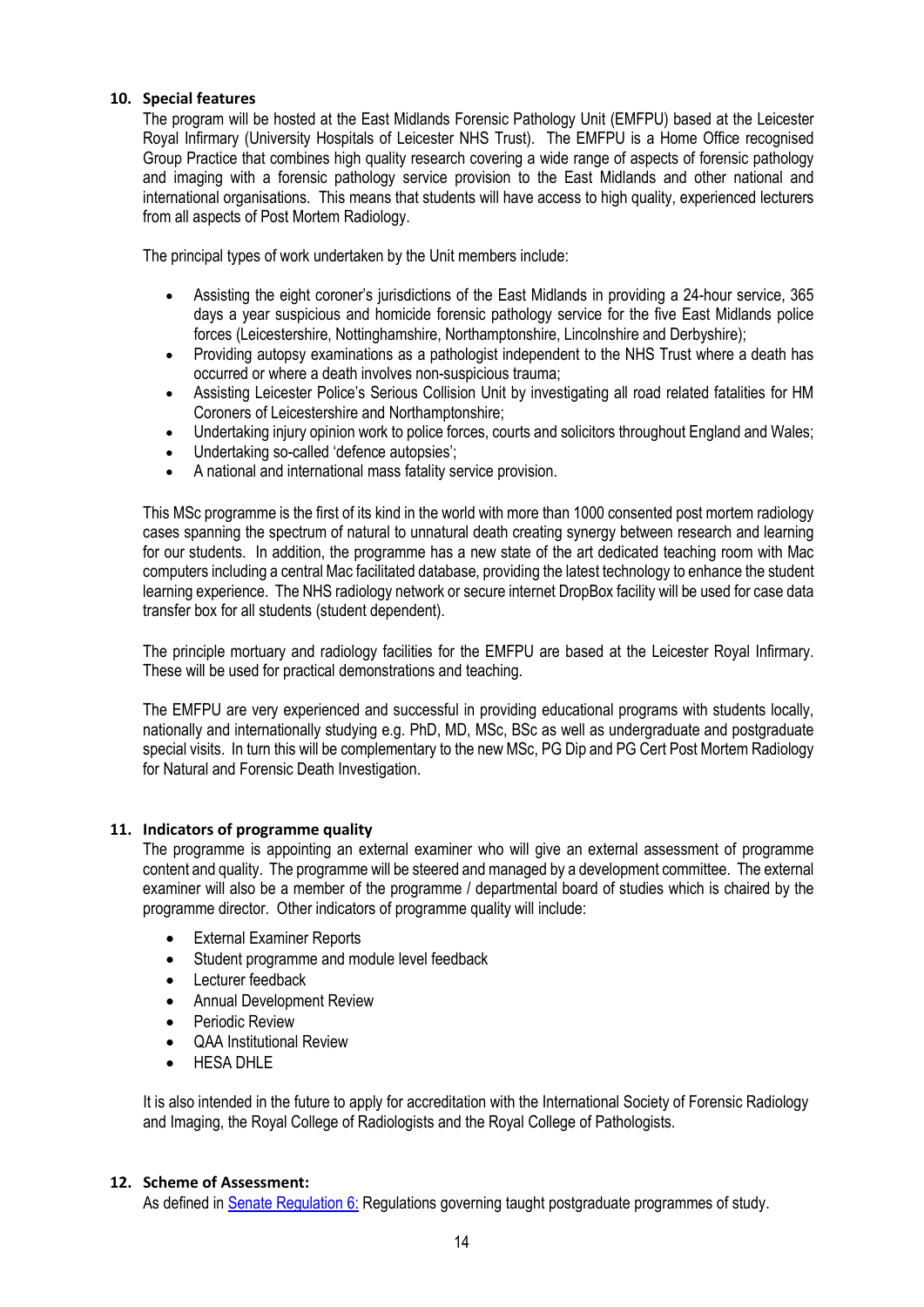A varied approach to assessment is used which allows students to demonstrate their knowledge and their own particular strengths, independent of their culture and language background. Modules are assessed by essays, case study reports and presentation (and dissertation for MSc students). All assessed elements within each module will have 50% as its pass mark. There is no compensation within modules as described in appendix 4b.

The exception also is for single and whole body case reports which will carry a pass/fail criteria. This relates specifically to the following modules:

- Advanced Post Mortem Radiology, Adult Natural Death
- Advanced Post Mortem Radiology, Adult Unnatural Death I
- Advanced Post Mortem Radiology, Adult Unnatural Death II

The criteria of which can be viewed in appendix 4b.

#### **13. Progression points**

As defined in [Senate Regulation 6:](http://www.le.ac.uk/senate-regulation6) Regulations governing taught postgraduate programmes of study.

Progression through the programme will be as follows and will comply with standard university procedures:

- PG Cert successful completion of 60 credits of modules
- PG Dip successful completion of a further 60 credits of modules
- MSc successful completion of the additional dissertation module (60 credits)

Students may only be awarded one of the above i.e. PG Cert, PG Dip or MSc. No student may be awarded more than one of the above qualifications.

In cases where a student has failed to meet a requirement to progress he or she will be required to withdraw from the course and a recommendation will be made to the Board of Examiners for an intermediate award or institutional credits where appropriate.

#### **14. Rules relating to re-sits or re-submissions:**

As defined in [Senate Regulation 6:](http://www.le.ac.uk/senate-regulation6) Regulations governing taught postgraduate programmes of study.

Students will be allowed to re-sit assessments in relation to an individual module on one occasion only. The number of modules where resubmissions are allowed will be in accordance with Senate Regulation 6. The mark obtained for resubmissions will be capped at 50%.

#### **15. External Examiners reports**

The External Examiners report will be included following receipt of first report.

#### **16. Additional features**

The course commences in September each year (the precise date to be agreed by the Board of Studies). Overseas students are encouraged to submit their applications as early as possible before the end of July.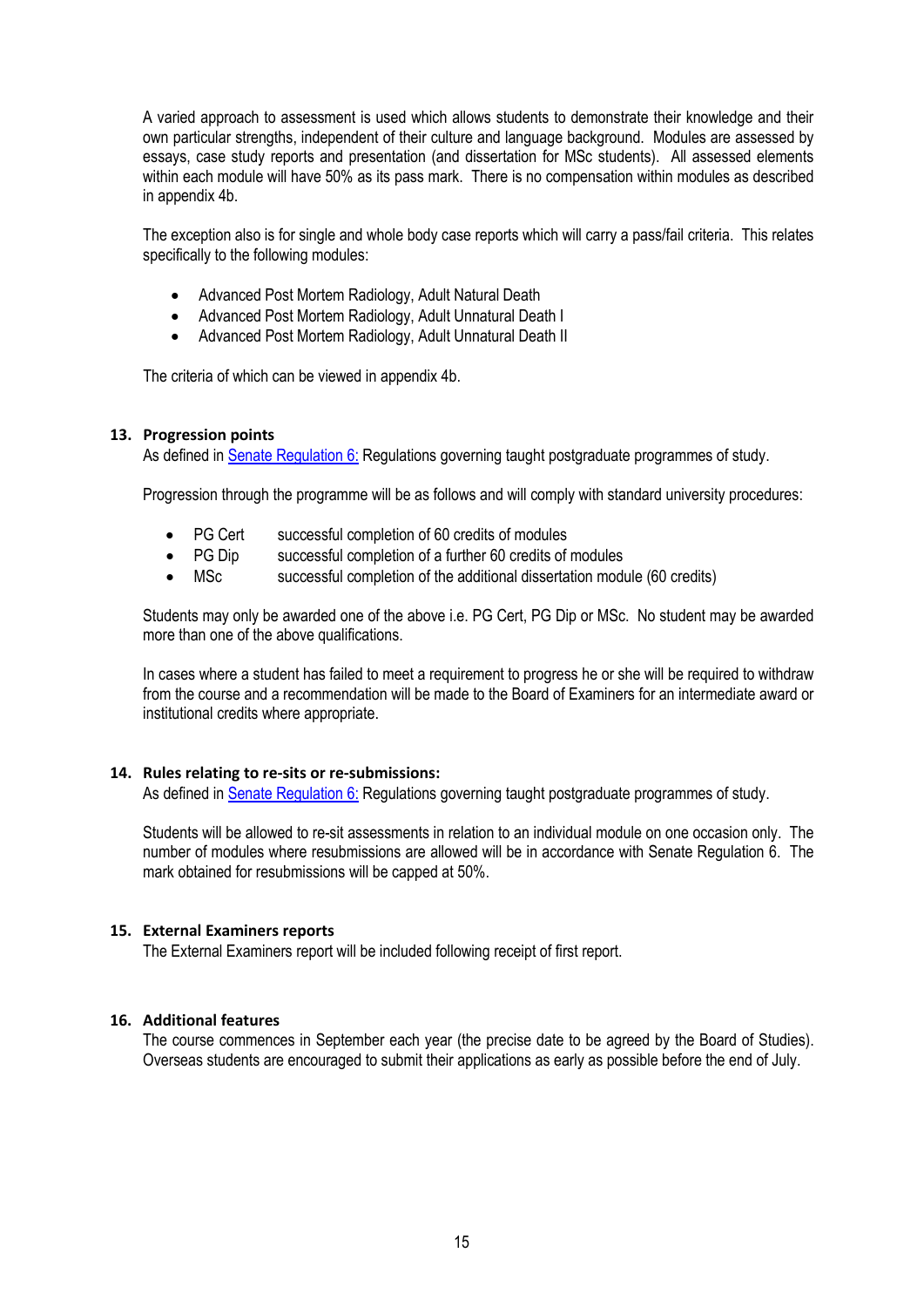# **Appendix 1: Programme structure**

# **Overview**

The MSc in Post Mortem Radiology for Natural and Forensic Death Investigation is designed to provide detailed training and education in both theory and practical techniques so as to advance your knowledge and skills in incorporating this innovation into your clinical everyday practice.

| Pathway                   | <b>Module</b><br>code              | Module type                                                  | Module title                                         | <b>Credits</b> |
|---------------------------|------------------------------------|--------------------------------------------------------------|------------------------------------------------------|----------------|
| <b>PG Cert</b>            |                                    | Core                                                         | Introduction to Post Mortem Radiology                | 30             |
| 60 credits                |                                    | Core                                                         | Practical aspects of Post Mortem Radiology           | 30             |
|                           |                                    | Core                                                         | Advanced Post Mortem Radiology - Adult natural death | 30             |
| PG Dip<br>120 credits     | Core for PGDip<br>Optional for MSc | Advanced Post Mortem Radiology - Adult unnatural<br>death I  | 15                                                   |                |
|                           | Core for PGDip<br>Optional for MSc | Advanced Post Mortem Radiology - Adult unnatural<br>death II | 15                                                   |                |
|                           |                                    | Core for MSc                                                 | Research designs in Applied Health                   | 15             |
| <b>MSc</b><br>180 credits |                                    | Core                                                         | <b>Dissertation</b>                                  | 60             |

The outline of the programme structure in relation to the awards available is presented in the following table.

## Pre-requisites

- The modules that make up the PG Cert i.e. Introduction to Post Mortem Radiology and Practical Aspects of Post Mortem Radiology are a pre-requisite to all other modules apart from the Research Designs in Applied Health and Dissertation modules.
- The Research Designs in Applied Health module is a pre-requisite to the Dissertation module.

# **Appendix 2: Module specifications**

See module specification database <http://www.le.ac.uk/sas/courses/documentation>